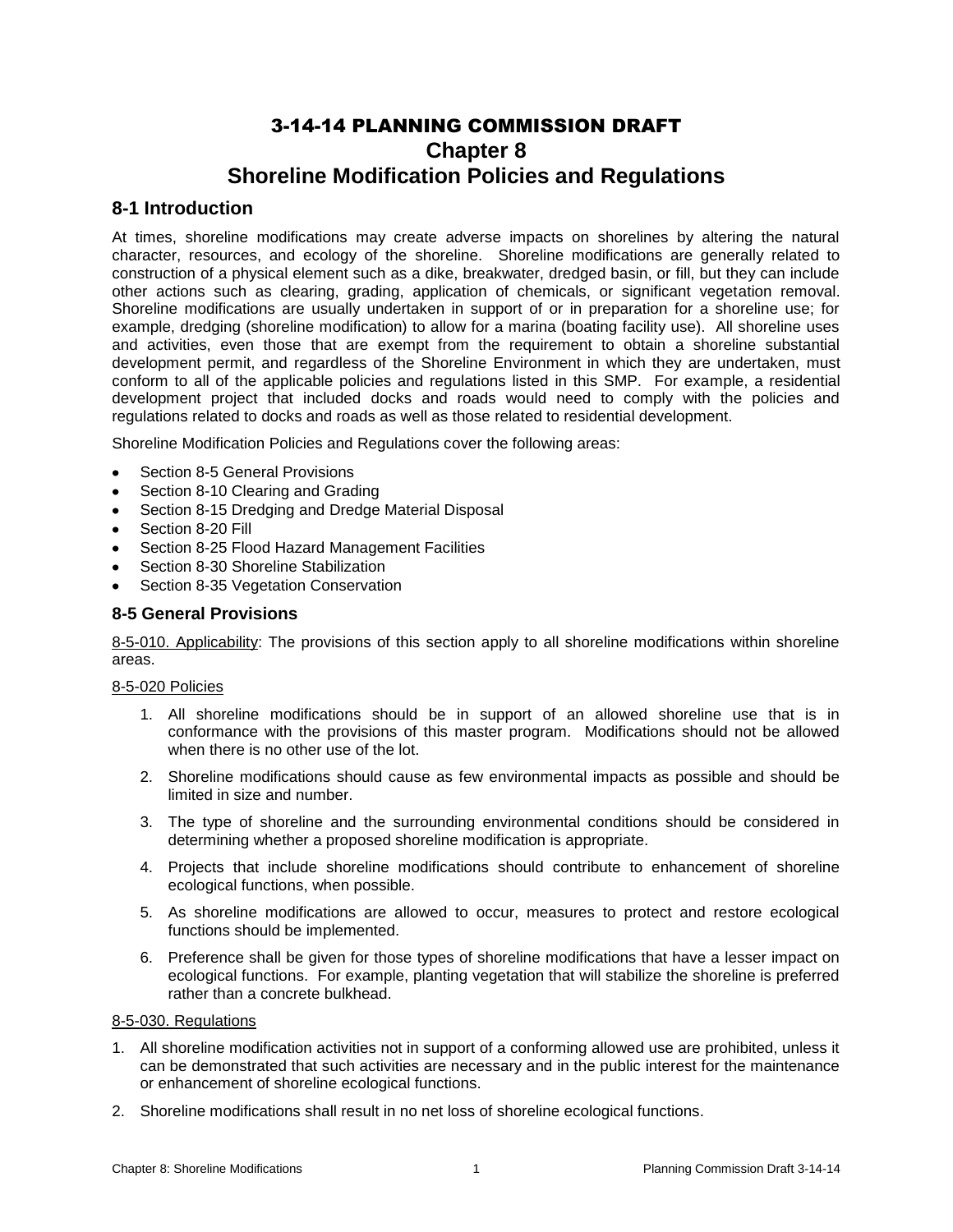- 3. Only shoreline modifications that are appropriate to the specific type of shoreline and environmental conditions shall be allowed. (See Table 9.3, Use-Related Development Standards)
- 4. Where a shoreline modification is authorized, the method that has the least impact on ecological function while achieving the purpose of the modification shall be used.
- 5. Shoreline modifications for non-water-dependent uses shall be allowed only if the net effect of the project over the whole site is to improve the ecological condition of the shoreline (i.e. another portion of the shoreline on the project site shall be ecologically enhanced to compensate for the shoreline modification).
- 6. Ecological impacts of shoreline modifications shall be mitigated to ensure no net loss of shoreline ecological functions. Mitigation measures shall be applied in the following sequence of steps listed in order of priority, with A. of this subsection being top priority:
	- A. Avoiding the impact altogether by not taking a certain action or parts of an action;
	- B. Minimizing impacts to the greatest extent possible by limiting the degree or magnitude of the action and its implementation by using appropriate technology or by taking affirmative steps to avoid or reduce impacts;
	- C. Mitigating the impact by repairing, rehabilitating, or restoring the affected environment;
	- D. Reducing or eliminating the impact over time by preservation and maintenance operations;
	- E. Compensating for the impact by replacing, enhancing degraded shorelines, or providing substitute resources or environments; and
	- F. Monitoring the mitigation actions and taking appropriate corrective measures.

In determining appropriate mitigation measures, lower priority measures shall be applied only where higher priority measures are determined to be infeasible or inapplicable. Mitigation shall be in compliance with Appendix A, Mitigation, as well as any specific mitigation standards required by the appropriate section of this SMP.

7. All shoreline modification activities must conform to the General Provisions (see Chapter 6) and the provisions for the appropriate Environment Designation (see Chapter 9) in this master program.

# **8-10. Clearing and Grading**

8-10-010. Applicability: Clearing and grading are activities associated with developing property for a particular use. Specifically, "clearing" means the destruction, uprooting, scraping, or removal of vegetative ground cover, shrubs, and trees. "Grading" means the physical manipulation of the earth's surface and/or surface drainage pattern without significantly adding or removing on-site materials. "Fill" means placement of dry fill on existing dry or wet areas and is addressed later in this chapter.

Clearing and grading are regulated because they may increase erosion, siltation, runoff, and flooding, change drainage patterns; reduce flood storage capacity; and damage habitat. All clearing and grading within areas under shoreline jurisdiction, even that which does not require a permit, must be consistent with the Shoreline Management Act, the State rules implementing the Act, and the goals, policies, and regulations of this Master Program. The Vegetation Conservation provisions later in this chapter have direct application to clearing and grading proposals.

### 8-10-020. Policies

- 1. Clearing and grading activities should only be allowed in association with an allowed shoreline use.
- 2. Clearing and grading in shoreline areas should be limited to the minimum necessary to accommodate permitted shoreline development.
- 3. Clearing and grading should be prohibited in required shoreline buffers, except for a 4'-wide path to provide access to a dock and reasonable access by property owners with disabilities.
- 4. All clearing and grading activities should be designed and conducted to minimize sedimentation and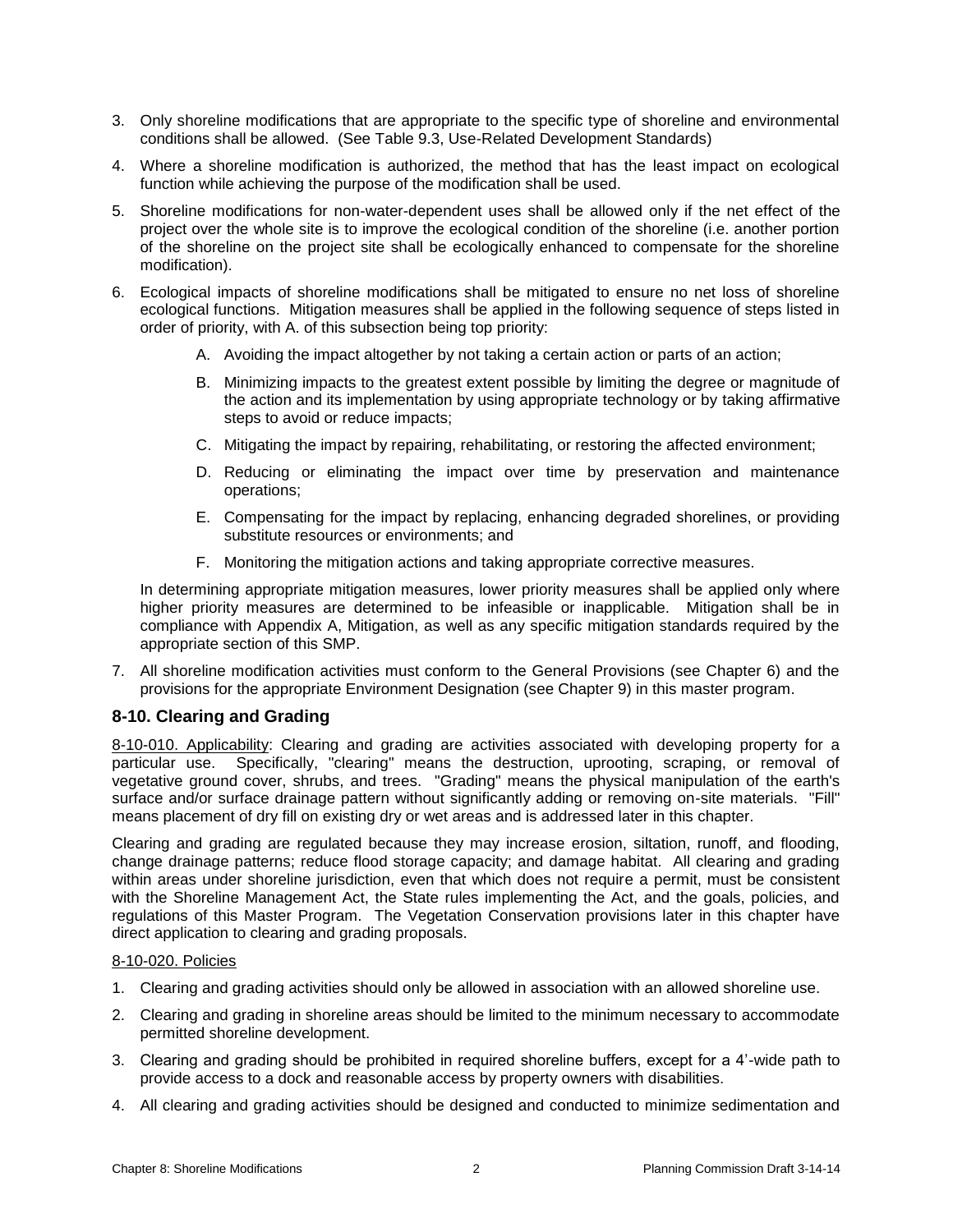impacts to shoreline ecological functions, including wildlife habitat functions and water quality. Negative environmental and shoreline impacts of clearing and grading should be avoided or minimized through proper site planning, construction timing and practices, vegetative stabilization or (where required) soft structural stabilization, use of erosion and drainage control methods, and by adequate maintenance.

- 5. For all clearing and grading proposals, a plan addressing species removal, re-vegetation, irrigation, erosion and sedimentation control, and other plans for protecting shoreline resources from harm should be required.
- 6. Cleared and disturbed sites remaining after completion of construction should be promptly restabilized, and should be replanted as soon as is practical with primarily native, self-sustaining plantings. Within the buffer, only native plants should be planted. If weather conditions preclude planting immediately after the completion of construction, replanting shall occur no later than the next planting season.
- 7. Restoration of disturbed areas is difficult in the Moses Lake area, due to the dry climate and abundant weed seeds. Avoiding disturbance is more effective and economical than restoration.

### 8-10-030. Regulations

- 1. Since restoration is more difficult than avoiding the impact in the first place, all clearing and grading activities shall be limited to the minimum necessary for the intended development. The Vegetation Management provisions later in this chapter apply to all clearing and grading activities.
- 2. Clearing and Grading Plan
	- a. A clearing and grading plan shall be required for all development within shoreline jurisdiction, whether a shoreline permit is required or the project is exempt from a shoreline substantial development permit.
	- b. The clearing and grading plan shall address species removal, replanting, irrigation, erosion and sedimentation control, and plans for protecting shoreline resources from harm.
	- c. The plan must be approved by the City before any clearing or grading takes place.
	- 3. No clearing and grading activities shall take place unless associated with an approved shoreline development. Clearing and grading shall be addressed in the permit or exemption for the shoreline use or activity with which it is associated. No clearing or grading shall take place before the permit or exemption is issued.
	- 4. Immediately upon completion of the construction or maintenance activity, remaining cleared areas shall be restored to their pre-project condition, using compatible, self-sustaining vegetation.
		- a. If weather does not permit immediate restoration, replanting shall be completed during the next planting season.
		- b. A planting plan shall be submitted to the City for review and approval. Plants that may compromise shoreline values shall be prohibited. If necessary, a temporary sterile cover crop (e.g., a sterile non-persistent member of the grass family such sterile Triticale, barley, or oats) shall be planted to prevent erosion during the establishment period; said cover crop shall be maintained until the permanent vegetation is sufficiently established to prevent erosion.
		- c. Replanted areas shall be maintained in accordance with the City's landscape maintenance requirements (MLMC Chapter 18.57.090). In the case of transportation, utility, or other capital facility construction, the agency or developer constructing or maintaining the facility shall also be responsible for maintaining the vegetation until it is established.
	- 5. All shoreline areas disturbed by transportation, utility, or other facility maintenance shall be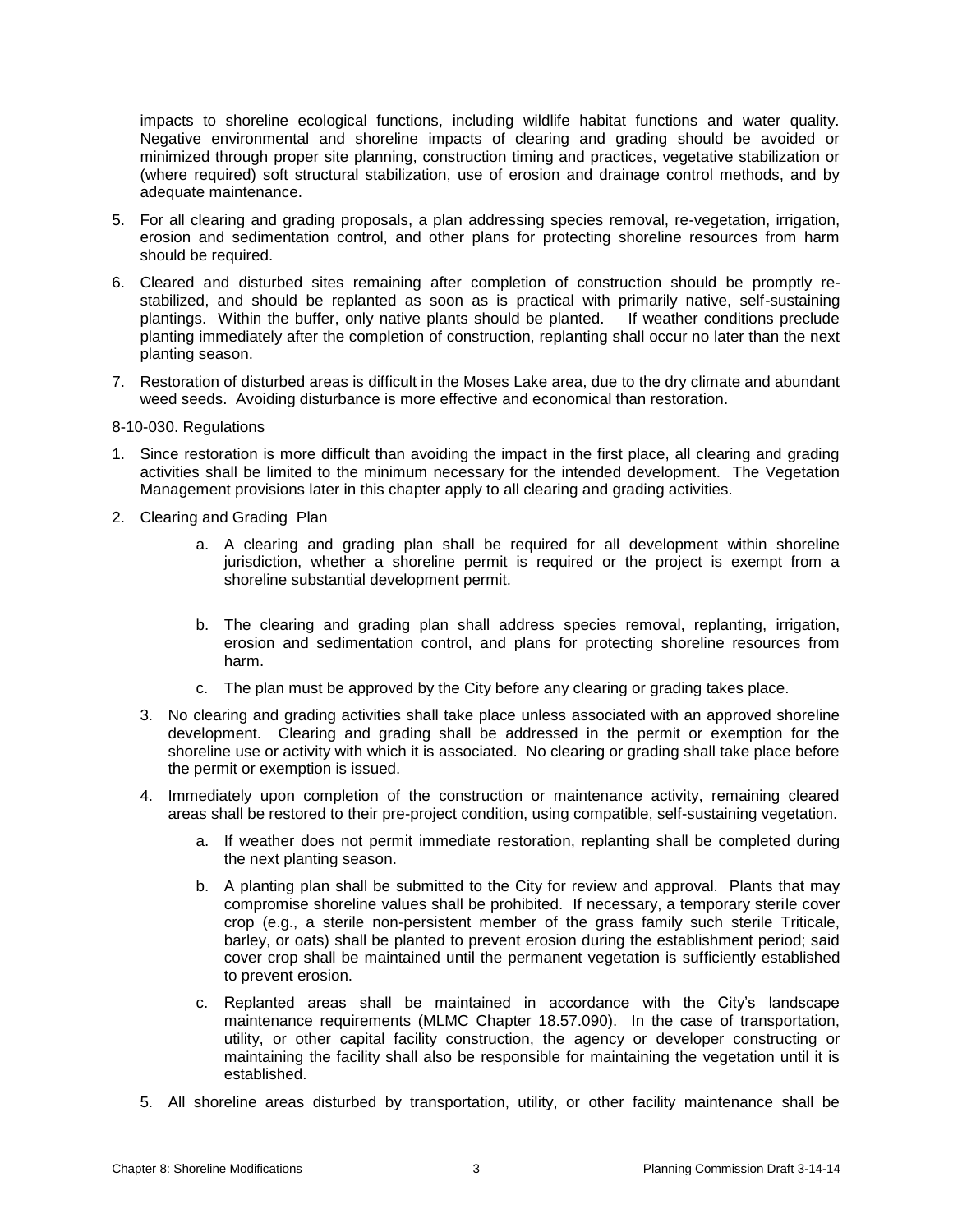restored to their pre-project condition, using compatible vegetation, immediately upon completion of maintenance activity. The permit application submittal shall identify the size, location, and species of plants that will be used. The agency or developer maintaining the facility shall also be responsible for maintaining the vegetation until it is established.

- 6. Clearing by hand-held equipment of invasive non-native vegetation on the State Noxious Weed List is permitted in shoreline areas provided the disturbed area is promptly replanted with vegetation from the recommended list or if the site will fully re-vegetate with plants that will support healthy shoreline function on its own within three growing seasons.
- 7. All shoreline development and activity shall use effective measures to minimize increases in surface water runoff and sedimentation that may result from clearing and grading activity. The applicant must include in the proposal the methods that will be used to control, treat, and release runoff so that receiving water quality and shore properties and features shall not be adversely affected. Such measures may include but are not limited to dikes, berms, catch basins or settling ponds, installation and maintenance of oil/water separators, grassy swales, interceptor drains, and landscaped buffers.
- 8. Soil stabilization associated with clearing and grading shall, whenever feasible, use bioengineering or other soft stabilization techniques.
- 9. Any significant placement of materials from off of the site, or substantial creation or raising of dry upland, shall be considered filling and shall comply with the fill provisions of Chapter 8, Modification Activities.
- 10. Before any clearing or grading takes place on a site, sediment control measures such as silt fences, sand bags, or other approved measures shall be in place to protect the lake, shoreline, and any wetlands from sedimentation during construction. Sediment control measures shall be inspected after every runoff event and at least once per month and shall be maintained when necessary to ensure proper functioning.

### **8-15. Dredging and Dredge Material Disposal**

8-15-010. Applicability: Dredging is the removal or displacement of earth or sediments such as gravel, sand, mud, silt, and/or other materials or debris from any water body or associated shoreline or wetland. Dredging is stringently regulated, since uncoordinated, piecemeal dredging in one area of the lake can have serious impacts on other areas. Dredging is normally done for specific purposes such as constructing or maintaining navigation channels, or marinas, for installing pipelines or cable crossings, or for dike or drainage system repair and maintenance. Dredge material disposal is the depositing of dredge materials on land or into water bodies for the purposes of either creating new lands or disposing of the byproducts of dredging. Dredge material disposal within shoreline jurisdiction is also subject to the filling provisions found later in this chapter.

### 8-15-020. Policies

- 1. New development should be sited and designed to avoid or, if that is not possible, to minimize the need for new and maintenance dredging.
- 2. Dredging and dredge material disposal should be located and conducted in a manner that minimizes damage to existing ecological functions and processes, including those in the area to be dredged, at the dredge material disposal site, and in other parts of the watershed. Impacts that cannot be avoided should be mitigated in a manner that assures no net loss of shoreline ecological functions.
- 3. Dredging of bottom materials for the primary purpose of obtaining material for fill or other purposes should be prohibited, except when the material is necessary for the restoration of ecological functions.
- 4. Dredging operations should be planned and conducted to minimize interference with water and shoreline uses, properties, and values.
- 5. Dredging for the purpose of establishing, expanding, or relocating or reconfiguring navigation channels and basins should be allowed where necessary for assuring safe and efficient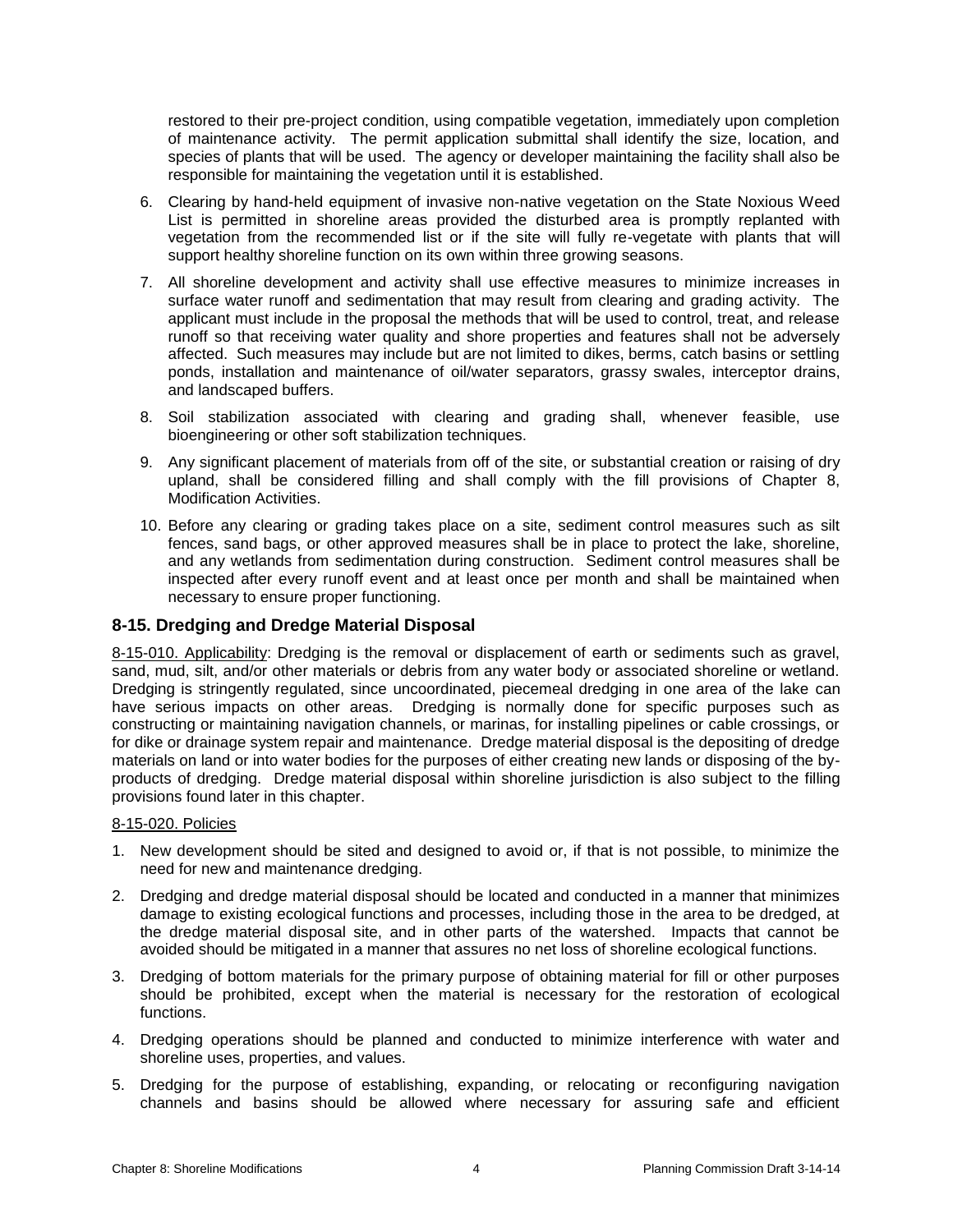accommodation of existing navigational uses, and then only when significant ecological impacts are minimized and when mitigation is provided.

- 6. Maintenance dredging of established navigation channels and basins should be restricted to maintaining previously dredged and/or existing authorized location, depth, and width.
- 7. Dredge material disposal in water bodies should be discouraged, except for habitat improvement or where depositing dredge material on land would be more detrimental to shoreline resources than deposition in water areas.
- 8. Where dredge material has suitable organic and physical properties, dredging operations should be encouraged to recycle dredged material for beneficial use in enhancement of beaches that provide public access, habitat creation or restoration, aggregate, or clean cover material at a landfill.
- 9. All sediment management and dredging should be carried out in a coordinated, well-planned manner.
- 10. Sediment management and dredging should be planned and conducted to optimize ecological function, while accommodating recreational navigation where possible.
- 11. Dredging should improve fish and wildlife habitat.
- 12. Dredging should not result in increased shoreline erosion.
- 13. Dredging should not impact benthic macroinvertebrates, which are important forage for the lake's fish and migrating birds.
- 14. Dredging should not result in reduction of the area of existing native emergent vegetation, such as bulrush, or area where bulrush should be able to occur but have been removed.

#### 8-15-030. Regulations–Dredging

- 1. Dredging shall only be permitted as part of the implementation of the Sediment Management element of the Restoration Plan (Chapter 11 of this Shoreline Master Program). The City shall require and use the following information in its review of shoreline dredging and dredge material disposal proposals:
	- a. Dredging volumes, methods, schedules, frequency, hours of operation, and procedures.
	- b. Method of disposal, including the location, size, capacity, and physical characteristics of the disposal site, transportation methods and routes, hours of operation, and schedule.
	- c. Stability of bedlands adjacent to the proposed dredging site.
	- d. Stability of geologically hazardous areas in the vicinity of the proposed dredging site.
	- e. Assessment of water quality impacts.
	- f. Habitat assessment meeting the standards prescribed for Fish and Wildlife Habitat Conservation Areas in Chapter 6, including migratory, seasonal, and spawning use areas.
- 2. In evaluating permit applications for any dredging project, the Planning Commission shall consider the need for and adverse effects of the initial dredging, subsequent maintenance dredging, and dredge disposal. Dredging and dredge material disposal shall only be permitted where it is demonstrated that the proposed actions will not:
	- a. Result in significant and/or on-going damage to water quality, fish, or other biological elements;
	- b. Adversely alter natural drainage and circulation patterns, or significantly reduce flood storage capacities;
	- c. Affect slope stability; or
	- d. Otherwise damage shoreline or aquatic resources.
- 3. Proposals for dredging and dredge disposal shall include all feasible mitigation measures to protect fish and wildlife habitat and minimize adverse impacts such as turbidity; release of nutrients, heavy metals, sulfides, organic materials, or toxic substances; dissolved oxygen depletion; or disruption of food chains.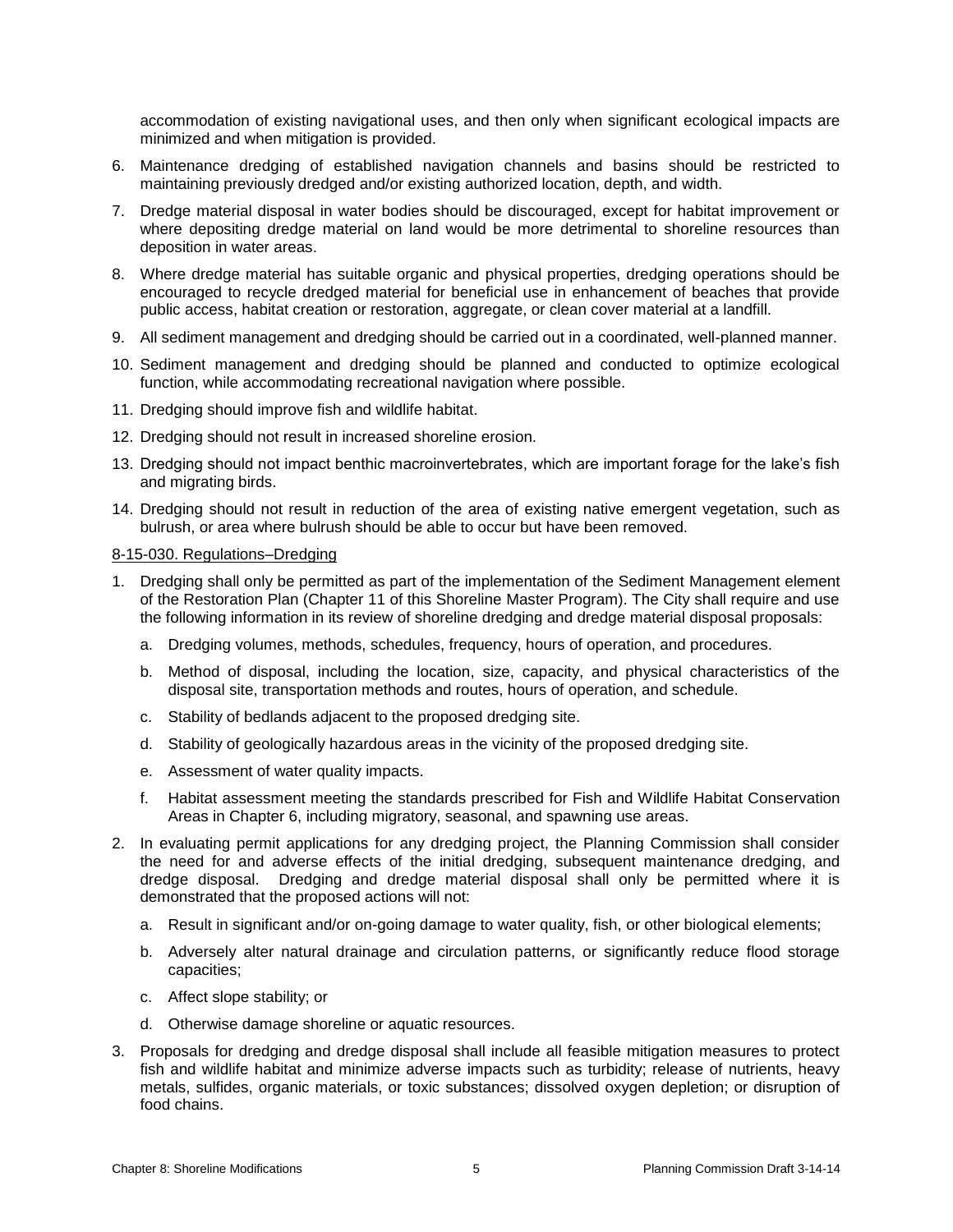- 4. Dredging waterward of the ordinary high water mark shall be permitted only:
	- a. For navigation or navigational access;
	- b. In conjunction with a water-dependent use of water bodies or adjacent shorelands;
	- c. As part of the Sediment Management element in the Restoration Plan (Chapter 11) that has been developed by the City, Moses Lake Irrigation and Rehabilitation District, Washington Department of Fish and Wildlife, and other stakeholders and entities, and has been accepted by the Washington Department of Fish and Wildlife or other agency with jurisdiction;
	- d. To improve water quality;
	- e. In conjunction with a bridge or a navigational channel or structure for which there is a documented public need and where other feasible sites or routes do not exist; or
	- f. To improve water flow and/or manage flooding only when consistent with an approved flood and/or stormwater comprehensive management plan.
- 5. When dredging is permitted, the dredging shall be the minimum necessary to accommodate the proposed use.
- 6. Any impacts of dredging that cannot be avoided shall be mitigated in a manner that assures no net loss of shoreline ecological functions.
- 7. Dredging shall use techniques that cause the minimum dispersal and broadcast of bottom material.
- 8. Dredging for the primary purpose of obtaining material for fill is prohibited, except when the material is necessary for the restoration of ecological functions. When allowed, the site where the fill is to be placed must be located waterward of the ordinary high-water mark. The project must be associated with a significant habitat enhancement project.
- 9. Dredging upland of the ordinary high water mark to construct canals or basins for boat moorage or launching, water ski landings, swimming holes, and similar uses is prohibited.

### 8-15-040. Regulations–Dredge Material Disposal

- 1. Disposal of dredged materials shall be accomplished at approved contained upland sites.
- 2. Depositing dredge materials in water areas shall be allowed only by conditional use permit, and only for improving fish and wildlife habitat as part of the sediment management element of the Restoration Plan in Chapter 11 of this Shoreline Master Program.

3. Land disposal sites shall be replanted as soon as feasible, and in no case later than the next planting season, in order to retard wind and water erosion and to restore the wildlife habitat value of the site. Vegetation from the recommended list (see Chapter 14) or other species authorized by the City shall be used. Native plants are preferred. Plants that may compromise shoreline values shall be prohibited. The permit application submittal shall identify the size, location, and species of plants that will be used. The agency or developer responsible for the land disposal shall also be responsible for maintaining the vegetation until it is established.

4. Proposals for disposal in shoreline areas must show that the site will ultimately be suitable for a use permitted by this master program.

### **8-20. Fill**

8-20-010. Applicability: Fill is the addition of soil, sand, rock, gravel, sediment, earth retaining structure, or other material to an area waterward of the ordinary high water mark, in wetlands, or on shorelands in a manner that raises the elevation or creates dry land. Fill does not include sanitary landfills for the disposal of solid waste, which are prohibited in shoreline jurisdiction except for temporary trash receptacles at commercial and public park developments.

### 8-20-020. Policies

1. Fills waterward of the ordinary high water mark should be allowed only when necessary to facilitate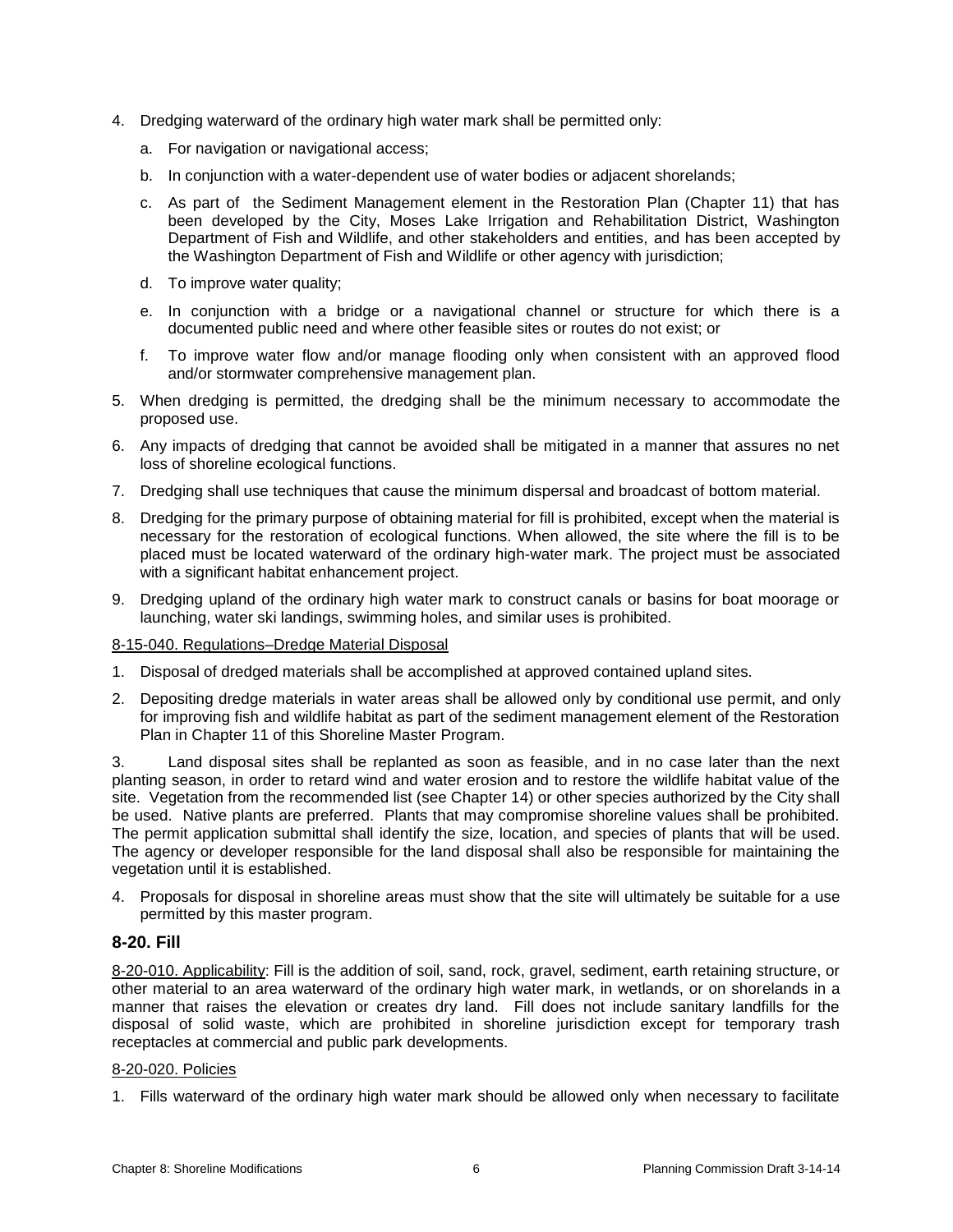water-dependent and/or public access uses that are consistent with this master program.

- 2. Shoreline fills should be designed and located so that there will be no significant damage to existing ecological systems or natural resources, and no alteration of local currents, surface water drainage, or flood waters that would result in a hazard to adjacent life, property, or natural resource systems.
- 3. In evaluating fill projects, such factors as potential and current public use of the shoreline and water surface area, navigation, water flow and drainage, water quality, and habitat should be considered and protected to the maximum extent feasible.
- 4. The perimeter of any fill should be designed to avoid or eliminate erosion and sedimentation impacts, both during initial fill activities and over time. Natural-appearing and self-sustaining control methods are preferred over structural methods.
- 5. Where permitted, fills should be the minimum necessary to provide for the proposed use and should be permitted only when they are part of a specific development proposal that is permitted by this master program. Placing fill in water bodies or wetlands to create usable land should be prohibited.

#### 8-20-030. Regulations

- 1. The City shall require and use the following information in its review of fill proposals:
	- a. Proposed use of the fill area.
	- b. Physical, chemical, and biological characteristics of the fill material.
	- c. Source of the fill material.
	- d. Method of placement and compaction.
	- e. Location of fill relative to existing drainage patterns and wetlands.
	- f. Location of the fill perimeter relative to the ordinary high water mark.
	- g. Perimeter erosion control or stabilization measures.
	- h. Type of surfacing and runoff control devices.
- 2. Fill waterward of the ordinary high water mark or in wetlands shall only be permitted as a conditional use, and only for one of the following purposes. Fill in wetlands must comply with the wetlands provisions in Chapter 6 of this SMP.
	- a. In conjunction with a water-dependent or public use permitted by this master program.
	- b. In conjunction with a bridge or navigational structure for which there is a demonstrated public need (based on the City's *Comprehensive Plan*) and where no feasible upland sites, design solutions, or routes exist.
	- c. As part of an approved beach restoration project.
	- d. For fisheries, aquaculture, or wildlife enhancement projects.
- 3. Pier or pile support shall be utilized whenever feasible in preference to filling. Fills for approved road development in floodways or wetlands shall be permitted only if pile or pier supports are proven infeasible.
- 4. Fills are prohibited in floodplains except where it can be clearly demonstrated that the geohydraulic characteristics and floodplain storage capacity will not be altered to cause increased flood hazard or other damage to life or property. Fills are prohibited in floodways, except when approved by conditional use permit and where required in conjunction with a proposed water-dependent or other use, as specified in Regulation 2 above.
- 5. Fills shall be permitted only when it is demonstrated that the proposed action will not:
	- a. Result in significant damage to water quality or fish and wildlife habitat;
	- b. Adversely affect natural drainage and circulation patterns or significantly reduce flood water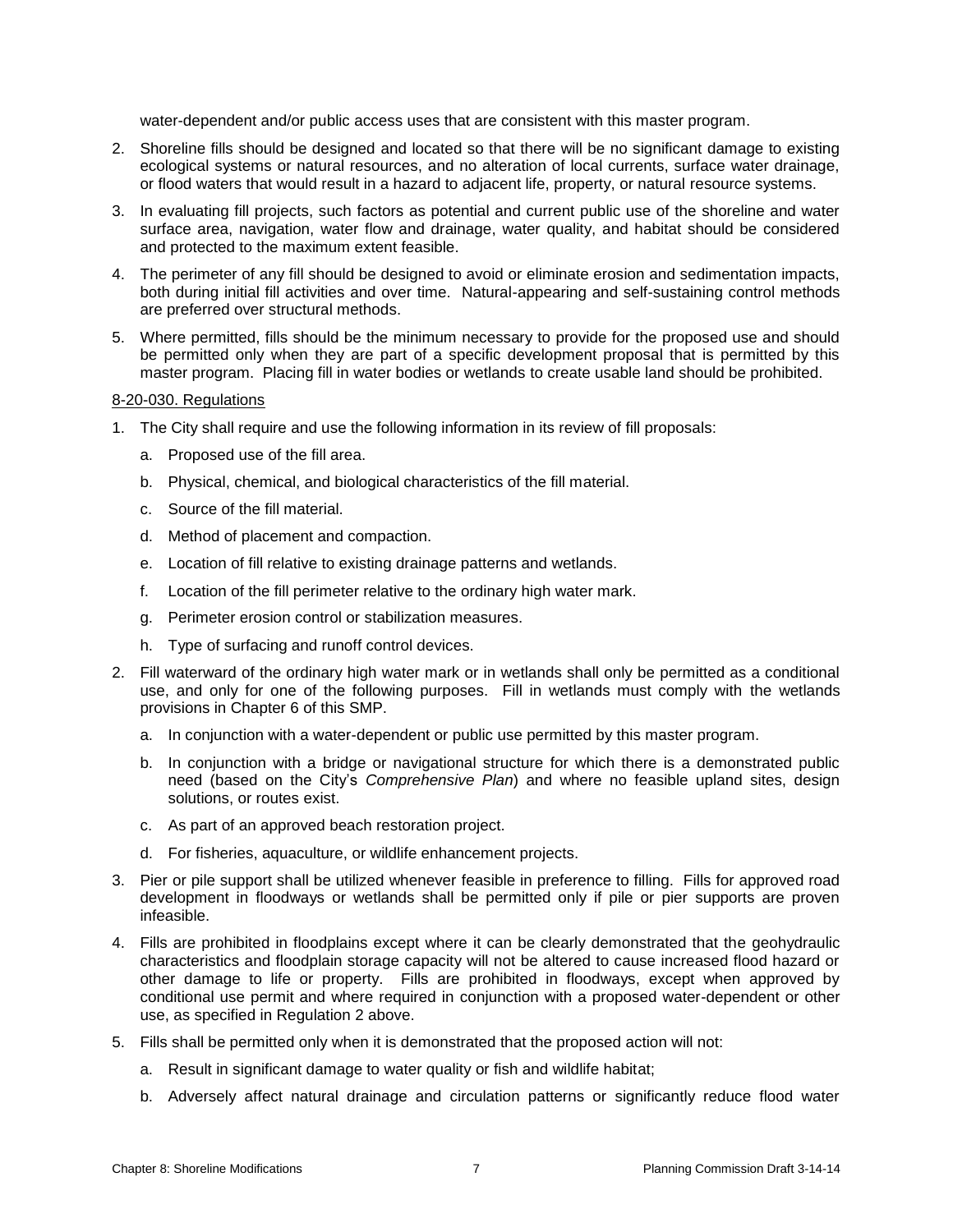capacities;

- c. Affect slope stability; or
- d. Otherwise damage shoreline or aquatic resources.
- 6. Fills shall be allowed only as part of a specific proposal for a use or activity that is permitted by this master program. Placing fill in water bodies or wetlands to create usable land is prohibited.

### 8-20-040. Regulations–Design and Construction

- 1. Where fills are permitted, the fills shall be the minimum necessary to accommodate the proposed use.
- 2. Fills shall be designed, constructed, and maintained to prevent, minimize, and control all material movement, erosion, and sedimentation from the affected area. Perimeters of permitted fill projects shall be designed and constructed with silt curtains, vegetated buffer areas, or other methods, and shall be adequately sloped to prevent erosion and sedimentation both during initial fill activities and afterwards. Such containment practices shall occur during the first growing season following completion of the fill. The design shall incorporate natural-appearing and self-sustaining control methods unless they can be demonstrated to be infeasible due to existing environmental conditions such as currents and weather.
- 3. Fill materials shall be sand, gravel, rock, soil, or similar materials. Use of polluted dredge spoils, solid waste, and sanitary landfill materials is prohibited.
- 4. Fills shall be designed to allow surface water penetration into ground water supplies where such conditions existed prior to fill. Fills shall not be permitted in aquifer recharge areas if they would have the effect of preventing percolation of the water.
- 5. The timing of fill construction shall be regulated to result in no net loss of shoreline ecological functions, including water quality and aquatic life.
- 6. Fill on dry land shall not result in substantial changes to patterns of surface water drainage from the project site and onto adjacent properties; within shoreline areas; into aquatic areas; or onto steep slopes or other erosion hazard areas.

### **8-25. Flood Hazard Management**

8-25-010. Applicability: Flood hazard management projects are those actions taken with the primary purpose of preventing or minimizing damage caused by flooding.

### 8-25-020. Policies

1. Construction should not be allowed in flood hazard areas.

### 8-25-030. Regulations

- 1. All flood hazard management projects shall comply with Moses Lake Municipal Code 18.53, Flood Hazard Areas and with the General Regulations for Frequently Flooded Areas.
- 2. Environment-specific regulations: flood hazard management projects shall comply with the environment-specific requirements in Chapter 9.

### **8-30. Shoreline Stabilization**

8-30-010-A. Applicability: Shoreline stabilization includes actions taken primarily to address erosion impacts to upland property and improvements caused by current, wake, or wave action. Those actions include structural, nonstructural, and vegetative methods.

8-30-010-B. Structural stabilization may be "hard" or "soft." "Hard" structural stabilization measures refer to those with solid, hard surfaces, such as concrete bulkheads, which deflect rather than absorb wave energy, while "soft" stabilization, such as biotechnical stabilization, which employs plant materials, rolled erosion control and soil engineering fabrics, and similar structural materials to absorb wave energy and restore the function of a natural shoreline. Generally, the harder the stabilization measure, the greater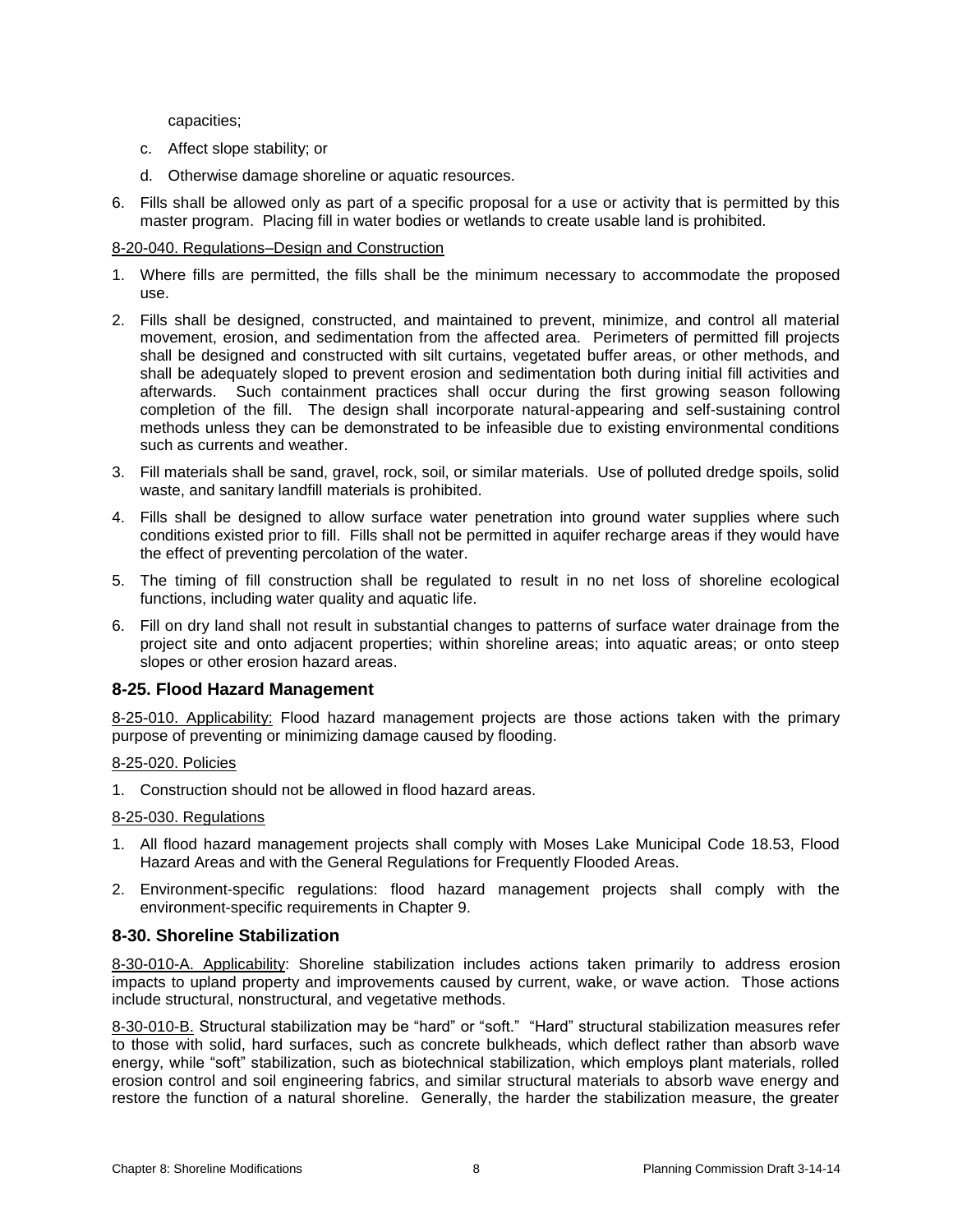the impact on shoreline processes, including sediment transport, geomorphology, and biological functions. Hard shoreline stabilization methods also result in vegetation removal and damage to nearshore habitat and shoreline corridors.

8-30-010-C. Human use of the shoreline has typically led to hardening of the shoreline for various reasons, including reduction of erosion, providing useful space at the shore, or providing access to docks. The impacts of hardening any one property may be minimal, but cumulatively the impact of shoreline hardening is significant. Hard structures, especially vertical walls, often create conditions that lead to the failure of the structure. Over time, the substrate of the shoreline coarsens and scours down to bedrock. The footings of the bulkhead are exposed, leading to undermining and failure.

8-30-010-D. The following methods of shoreline stabilization are organized from "biotechnical" to "hard structural". The use of biotechnical stabilization is required, unless this design method has been found technically not feasible by a qualified expert such as a soil bioengineering practitioner.

- 1. Biotechnical or Soil Bioengineering:
- biotechnical measures as described above
- 2. "Hard Structural"
	- a. riprap
	- b. retaining walls (sheet piling, concrete, etc.)
	- c. bulkheads (sheet piling, concrete, etc.)

8-30-010-E. Non-structural methods include building setbacks, ground water management, and planning and regulatory measures to avoid the need for structural stabilization.

8-30-010-F. Vegetative methods include re-vegetation and vegetation enhancement. In addition, vegetation is often used as part of structural stabilization methods; it is always part of biotechnical stabilization. For the purposes of this section, vegetative methods are considered to include only revegetation and vegetation enhancement.

Note: Additional regulations for bulkheads and riprap are found in a separate section, below. Bulkheads and riprap must meet the provisions of both sections.

#### 8-30-020. Policies

- 1. Stabilization measures should be designed, located, and constructed primarily to prevent damage to existing development.
- 2. No structural stabilization measures should be allowed for a vacant lot.
- 3. New development should be located and designed to eliminate the need for future shoreline stabilization.
- 4. Shoreline vegetation, both on the bank and in the water, is very effective at stabilizing shorelines. For this reason, property owners are strongly encouraged to protect existing shoreline vegetation and restore it where it has been removed. Preserving and restoring shoreline vegetation should be the preferred method of shoreline stabilization.
- 5. Structural solutions to shoreline erosion should be allowed only if non-structural and vegetative methods would not be able to reduce existing or ongoing damage. The "softest" structural stabilization that will be effective should be used.
- 6. Public projects should be models of good shoreline stabilization design and implementation.

### 8-30-030. Regulations

1. New structural stabilization measures shall not be allowed except to protect or support an existing or approved use or for the restoration of ecological functions when non-structural or vegetative methods are not feasible or are not sufficient. New or enlarged "hard" stabilization methods shall not be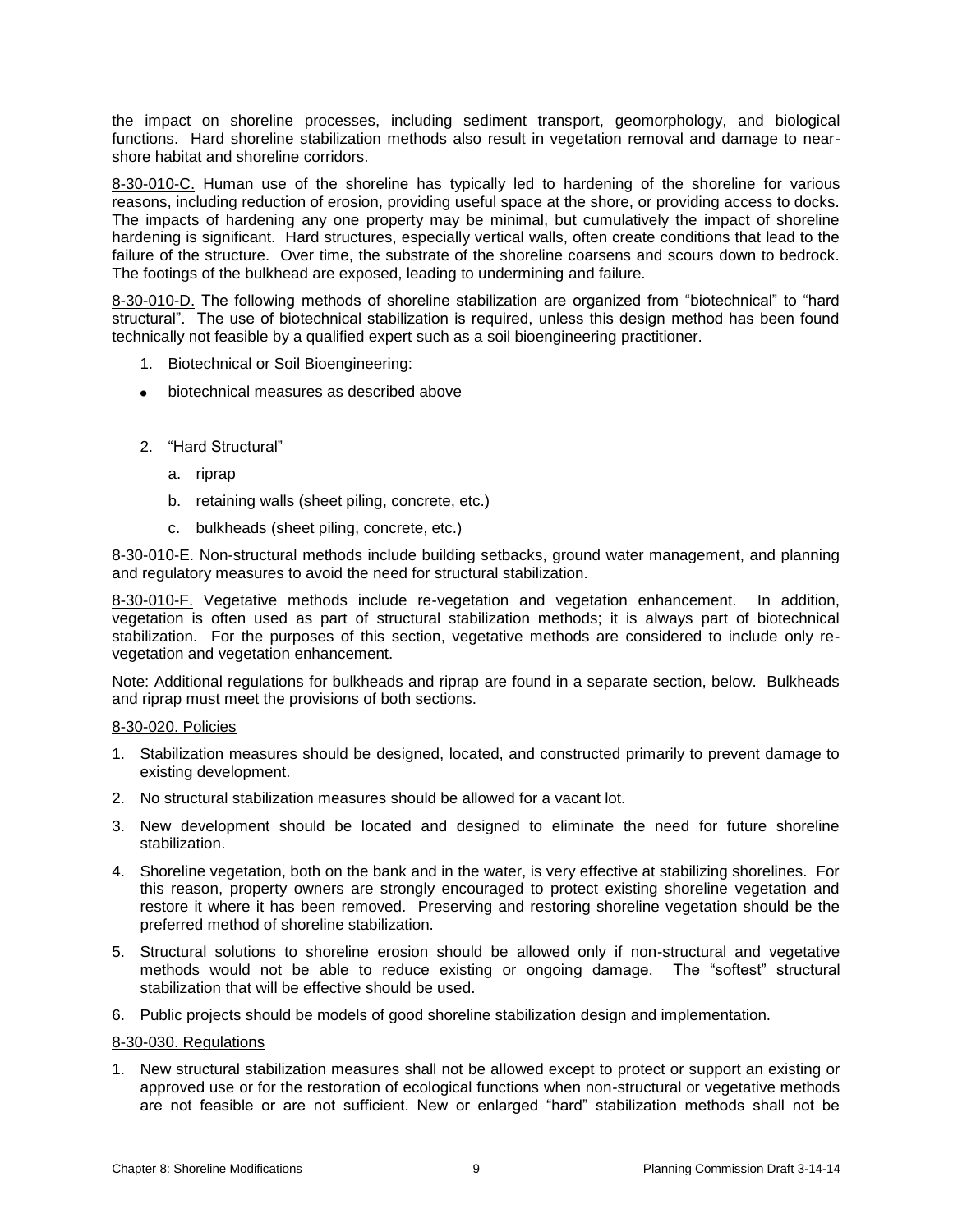allowed unless there is conclusive evidence, documented by a geotechnical analysis, that the primary structure is in danger from shoreline erosion caused by current or waves, and that the proposed "hard" stabilization measure is the least impacting method that will protect the structure. Use of shoreline stabilization measures to create usable land is prohibited.

- 2. New non-water-dependent uses, including single-family residences, that includes structural shoreline stabilization shall not be allowed unless all of the following conditions apply:
	- a. The need to protect the use from destruction due to erosion caused by natural processes, such as currents and waves, is demonstrated through a geotechnical report.
	- b. The erosion is not being caused by upland conditions, such as drainage and the loss of vegetation.
	- c. Non-structural measures (such as placing the use farther from the shoreline), vegetative methods, or installing on-site drainage improvements, are not feasible or not sufficient.
	- d. The stabilization will not cause significant ecological impacts to any species or habitat.
- 3. Shoreline stabilization shall not be allowed for new uses if it would cause a net loss of shoreline ecological functions on the site, within the city, or within the watershed; or if it would cause significant ecological impacts to adjacent properties or shoreline areas. Those impacts include accelerated erosion of adjacent properties caused by the stabilization measures.
- 4. Creation of new lots that will require shoreline stabilization in order for development to occur shall not be allowed.
- 5. New uses in areas above unstable slopes and moderately unstable slopes shall be set back sufficiently to ensure that shoreline stabilization will not be needed during the life of the structure, as demonstrated by a geotechnical analysis.
- 6. Where structural shoreline stabilization measures are demonstrated to be necessary, the size of the stabilization measures shall be limited to the minimum necessary. Stabilization measures used shall be designed to minimize harm to ecological functions. Lost functions shall be mitigated to ensure no net loss of shoreline ecological functions. Soft approaches shall be used unless demonstrated by a geotechnical report to be insufficient to protect the primary structure or structures.
- 7. Shoreline stabilization measures shall be designed to restore, as much as possible, the ecological functions of the shoreline.
- 8. Where stabilization is necessary to alleviate erosion caused by removal of vegetation, vegetative stabilization measures shall be the only stabilization measures allowed.
- 9. Publicly financed or subsidized shoreline erosion control measures shall not restrict appropriate public access to the shoreline, except where such access is determined to be infeasible because of incompatible uses, safety, security, or harm to ecological functions. Where feasible, ecological restoration and public access improvements shall be incorporated into the project.
- 10. All applicable federal, state, and local permits shall be obtained and complied with in the construction of shoreline stabilization measures. All permits must be issued before any stabilization work takes place.
- 11. Enlarging or replacing an existing stabilization structure shall be evaluated the same as a new stabilization structure.
- 12. Where geotechnical reports are required that address the need to prevent potential damage to a primary structure, the following apply:
	- A. The geotechnical report shall address the necessity for shoreline stabilization by estimating time frames and rates of erosion and report on the urgency associated with the specific situation.
	- B. Hard armoring solutions shall not be authorized except when the geotechnical report confirms that there is a significant possibility that the structure will be damaged within three years as a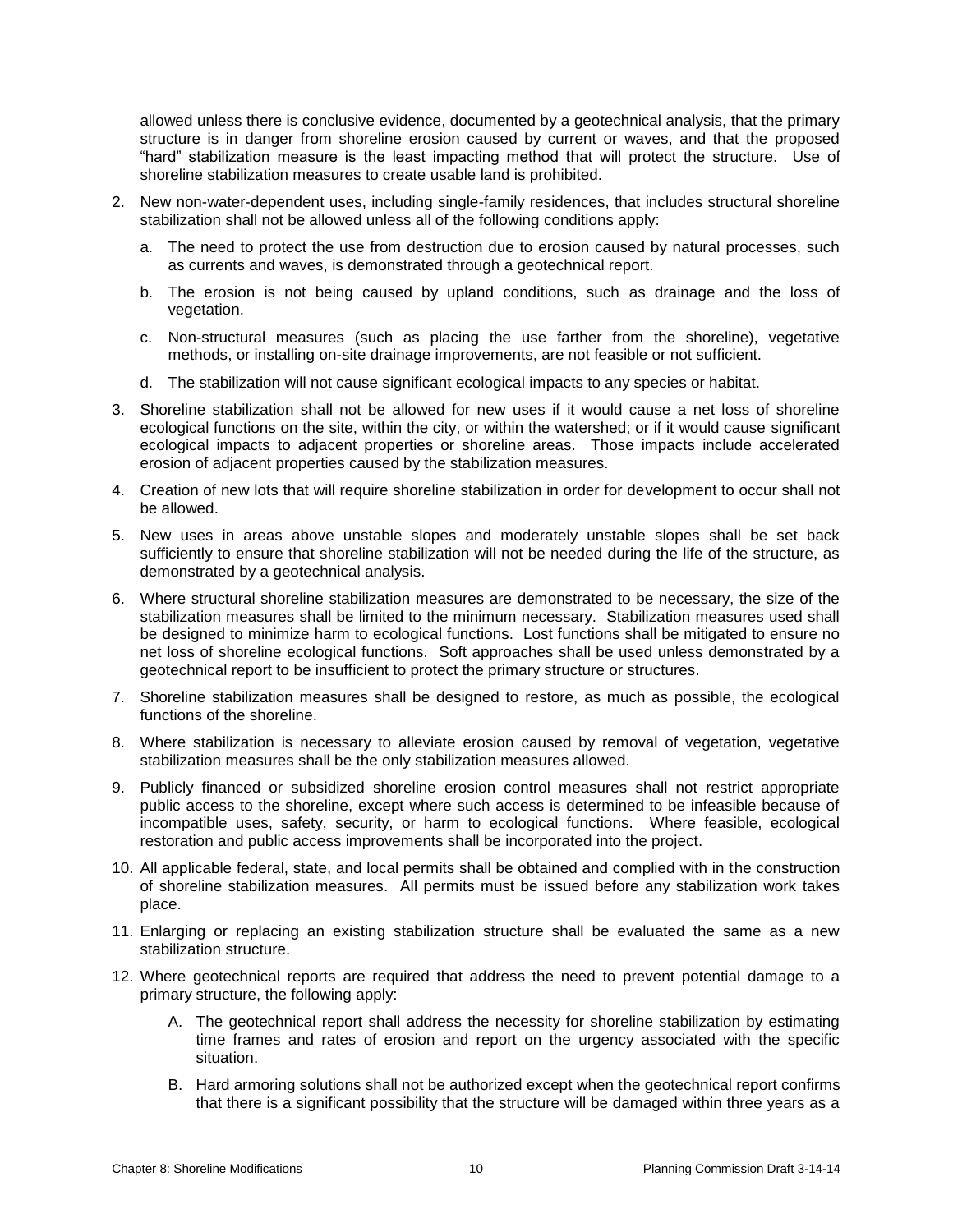result of shoreline erosion in the absence of such hard armoring measures, or where waiting until the need is that immediate would foreclose the opportunity to use measures that avoid impacts on ecological functions.

- C. Where a geotechnical report confirms a need to prevent potential damage to a primary structure, but the need is not as immediate as three years, the report may still be used to justify more immediate authorization to protect against erosion using soft measures.
- D. The geotechnical report shall be prepared by a qualified professional engineer or geologist who has professional expertise about the regional and local shoreline geology and processes.

### **8-30-040. Bulkheads and Riprap**

### 8-30-050. Applicability:

- A. A bulkhead is a type of hard structural shoreline stabilization measure. Bulkheads are walls, constructed parallel to the shoreline and in contact with the water, whose primary purpose is to contain and prevent the loss of soil caused by erosion or wave action. A bulkhead-like structure used as part of the structure of a cantilevered dock is not regulated as a bulkhead as long as the width is no more than what is required to stabilize the dock.
- B. Riprap is a layer, facing, or mound of stone placed on a slope.

C. Exemption: Certain bulkheads are exempt from the requirement to obtain a shoreline substantial development permit. However, all bulkheads must comply with the Shoreline Management Act, the rules implementing the Act, and this Master Program.

### 8-30-060. Policies

- 1. A bulkhead or riprap are not preferred methods of stabilizing the shoreline, because bulkheads and riprap significantly degrade fish and wildlife habitat by the removal of shoreline vegetation, increase erosion on neighboring properties, and change the natural sedimentation process.
- 2. Cumulative impacts of bulkheads and riprap should be considered, since over time and as more shoreline is lost to bulkheading and riprap, the resulting loss of habitat may have long-term impacts on fish populations as well as to the overall ecological value of the lake.
- 3. Most areas along Moses Lake can be adequately stabilized using softer, more natural means, such as vegetation enhancement, rather than a bulkhead or riprap.
- 4. If the purpose is not stabilization, a retaining wall, set back from shoreline vegetation, should be used rather than a bulkhead at the water's edge. (Retaining walls for purposes other than shoreline stabilization must comply with the setback and buffering requirements under the heading "Environmental Impacts and Water Quality" in Chapter 6 of this SMP.)
- 5. Because a bulkhead or riprap on one property can accelerate erosion on adjacent properties, the impacts of a proposed bulkhead or riprap on adjacent properties should be analyzed and considered before the bulkhead or riprap is approved.
- 6. A bulkhead should be allowed only for shoreline stabilization, and only if all more ecologically-sound measures are proven infeasible.
- 7. Property owners are encouraged to remove existing bulkheads and restore the shoreline to a more natural state. As an incentive, such projects should be considered to be watershed restoration projects and therefore processed without a fee charged for the shoreline permit.

### 8-30-070. Regulations

- 1. All shoreline stabilization policies and regulations apply.
- 2. New or enlarged or replacement bulkheads or riprap for an existing principal structure or use, including residences, shall not be allowed unless there is conclusive evidence, documented by a geotechnical analysis, that the principal structure is in danger from shoreline erosion caused by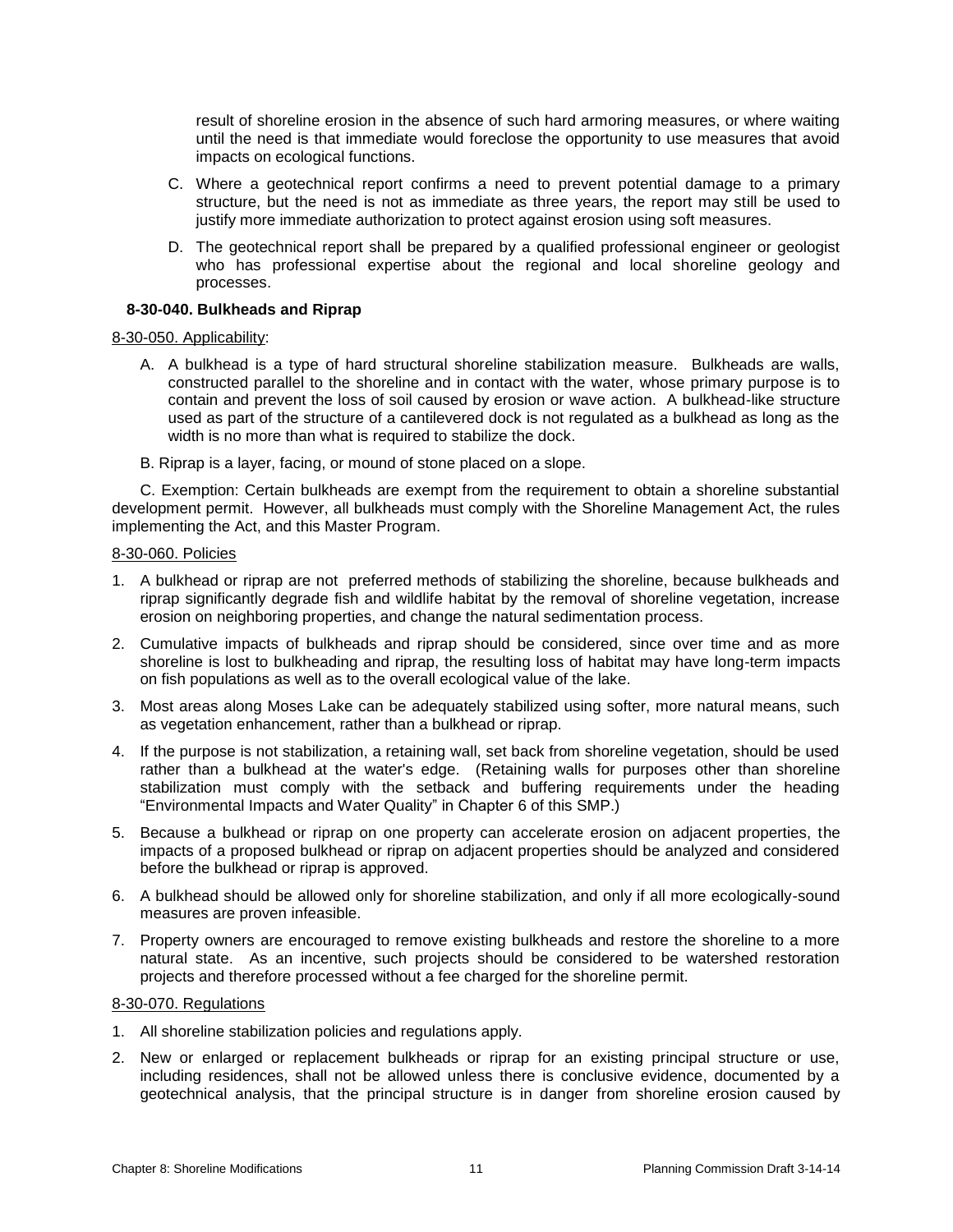currents or waves. Normal sloughing, or shoreline erosion itself, without a scientific or geotechnical analysis, is not demonstration of need. The geotechnical analysis shall evaluate on-site drainage issues and address drainage problems away from the shoreline edge before considering structural shoreline stabilization. The project design and analysis shall also evaluate vegetation enhancement and biotechnical stabilization as a means of reducing undesirable erosion. The geotechnical analysis shall demonstrate that the stabilization measure chosen is the softest means that will be sufficient to achieve stabilization. The geotechnical analysis shall evaluate impacts to neighboring properties caused by the proposed stabilization.

3. A bulkhead-type structure used to stabilize a dock may be permitted, but the size shall be limited to the minimum necessary for the dock. The stabilization structure shall not exceed 2' wider than the dock on each side nor shall it exceed 14' in total width along the shoreline.

### **8-35. Vegetation Conservation**

#### 8-35-010. Applicability:

- A. Vegetation conservation includes activities to prevent the loss of plant communities that contribute to the ecological functioning of shoreline areas. The intent of vegetation conservation is to provide habitat, improve water quality, reduce destructive erosion, sedimentation, and flooding; and accomplish other functions performed by plant communities along shorelines. Vegetation conservation deals with the protection of existing diverse plant communities along the shorelines, aquatic weed control, and the restoration of altered shorelines by reestablishing natural plant communities as a dynamic system that stabilizes the land from the effects of erosion.
- B. Vegetation conservation provisions are important for several reasons, including water quality, habitat, and shoreline stabilization. Shoreline vegetation improves water quality by removing excess nutrients and toxic compounds, and removing or stabilizing sediments. Habitat functions of shoreline vegetation include shade, recruitment of vegetative debris (fine and woody), refuge, and food production. Shoreline vegetation, especially woody plants with large root systems above the ordinary high water mark and emergent plants such as bulrushes, can be very effective at stabilizing the shoreline and preventing erosion. An additional reason that vegetation conservation provisions are important is that the Shoreline Management Act sets preferences for shorelines of statewide significance, such as Moses Lake. Those preferences include preserving the natural character, resources and ecology of the shoreline.
- C. Vegetation conservation provisions apply even to those uses that are exempt from the requirement to obtain any sort of shoreline permit.

#### 8-35-020. Policies

- 1. Natural plant communities within and bordering shorelines should be protected and maintained to ensure no net loss of shoreline ecological functions.
- 2. Natural shoreline vegetation should be maintained and enhanced to reduce the hazard of bank failures and accelerated erosion. Vegetation removal that is likely to result in soil erosion severe enough to create the need for structural shoreline stabilization measures should be prohibited.
- 3. Shoreline vegetation degraded by natural or manmade causes should be restored wherever feasible.
- 4. Non-structural and "soft" methods of shoreline stabilization, such as vegetation enhancement and soil bioengineering, are preferred to hard structures to arrest the processes of erosion, sedimentation, and flooding.
- 5. Removal of vegetation should be limited to the minimum necessary to reasonably accommodate the permitted use or activity.
- 6. The physical and aesthetic qualities of the natural shoreline should be maintained and enhanced.
- 7. Preference should be given to preserving and enhancing natural vegetation closest to the ordinary high water mark.